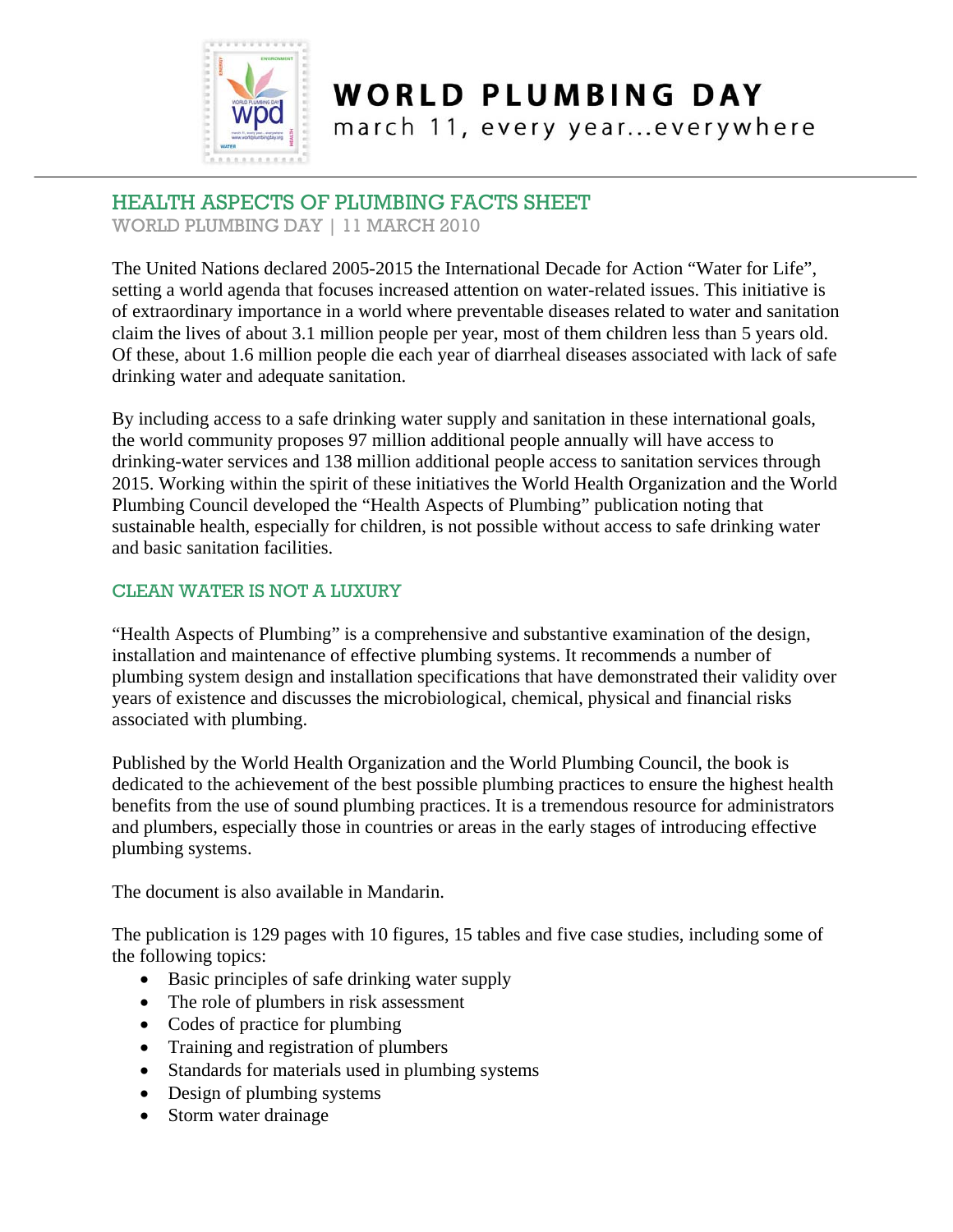

## **WORLD PLUMBING DAY**

march 11, every year...everywhere

#### CASE STUDY

The SARS epidemic in Hong Kong demonstrated that the Amoy Gardens plumbing and ventilation systems were compromised over time, with inferior components (P-Trap and mounting bolts) allowing the infectious agent to spread throughout the building. Although it is not certain that this SARS outbreak could have been prevented, it is reasonable to conclude it might have been if a series of plumbing safeguards were met during a long progression of steps leading up to the catastrophic failure.

The key elements from this epidemic that are addressed by the plumbing industry worldwide:

- **DESIGN:** It all begins with the design of the product itself. A trained engineer will know which materials are viable options for the production of a P-trap and call for these specifications in his design.
- PRODUCTION: Next is the manufacturer. If there is an ISO 9001 Quality Management System in place, audited regularly by an accredited third party body, the manufacturer is likely to recognize a deficient material being used in a product and make the correction before the faulty product can go to market — in this case, the bolts that rusted and compromised the integrity of the sewerage system.
- STANDARDS TESTING: Similarly, this defect could have been caught during testing at a properly accredited product-testing laboratory. Standards dictate the allowable materials, design, function, etc. for a given product. If the product standard calls for galvanized bolts, for instance, any product not using the specified bolts would not pass testing to show compliance with the applicable standard(s).
- **PRODUCT CERTIFICATION:** Without meeting the required standards, the product cannot be certified and listed by a third-party certification body suitably accredited to grant Marks of Conformity to products. Authorities Having Jurisdiction (a city's building inspector, for instance) look for these Marks of Conformity when determining which plumbing products they will allow for installation within their municipality.
- CODES: The adoption of building codes within a municipality goes a long way toward ensuring the safety of a city's residents from system failures such as the one at the Amoy Gardens.
- **INSTALLATION:** A workforce highly trained and educated to the existing code language is essential to the proper installation of a plumbing system. If the plumber who installed the P-trap at the Amoy Gardens was properly certified to perform this work, it is quite possible he would have recognized the potential for failure in this particular product.
- **INSPECTION:** In the same vein, a similarly certified plumbing and mechanical inspector might have red tagged this installation during his code-dictated on-site inspection of the installer's work. This red tag could have required the installer to remove the faulty P-trap and replace it with the proper part before the plumbing system could be approved as being compliant.